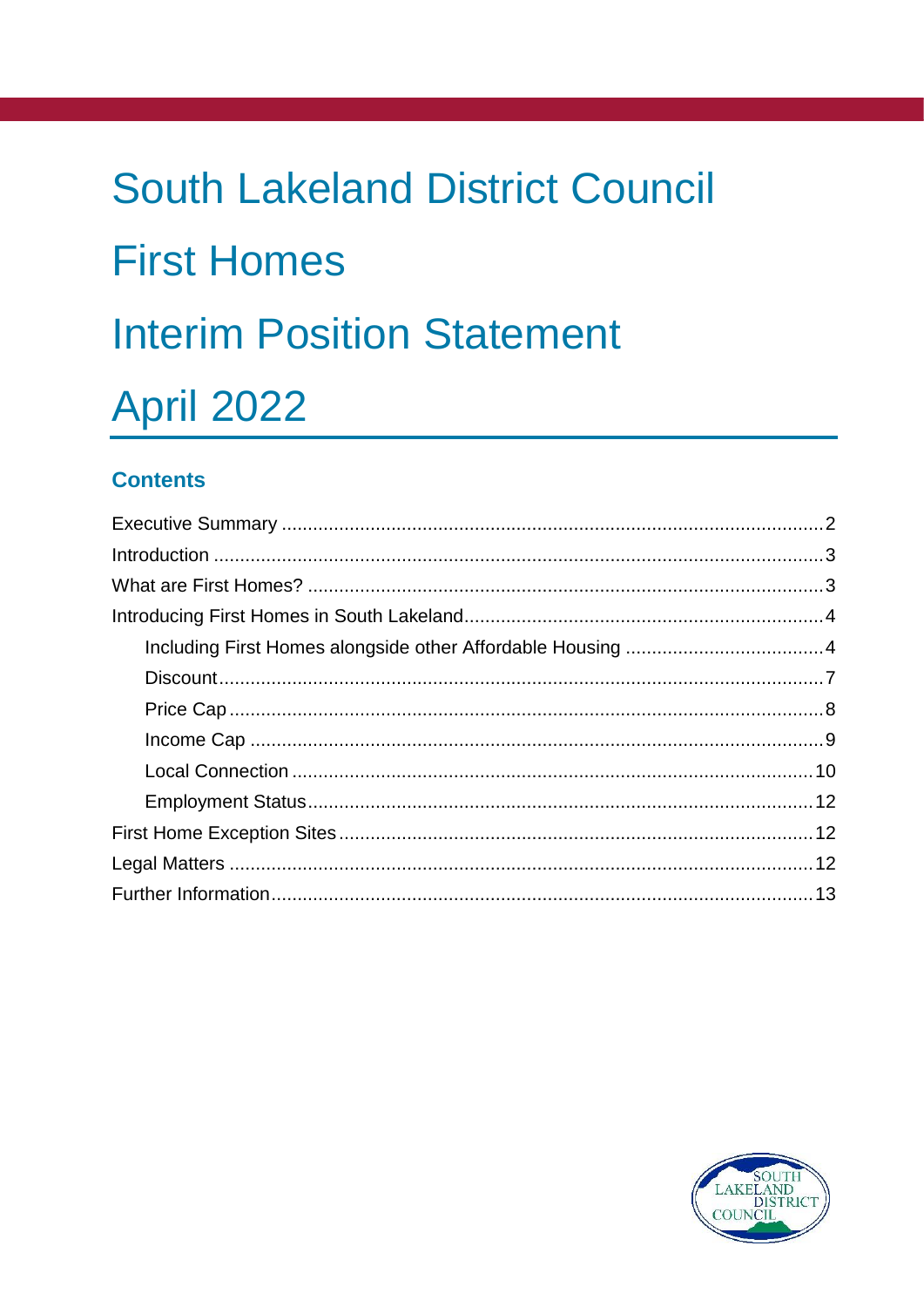## <span id="page-1-0"></span>Executive Summary

- 1. First Homes are a new affordable home ownership product that has been introduced by the government to help first time buyers get on to the property ladder.
- 2. Local Planning Authorities are required to ensure that 25% of the affordable homes provided on development sites are First Homes.
- 3. The government has set out the national requirements and criteria for First Homes and has given local authorities the discretion to vary the requirements locally where justified.
- 4. This Interim Position Statement sets out South Lakeland's interim approach to introducing First Homes on developments within the South Lakeland Local Planning Authority Area (which excludes the National Parks).
- 5. This interim position will be reviewed in light of new evidence on housing needs which is currently being prepared to inform the Local Plan Review.
- 6. The interim requirements for First Homes in South Lakeland are summarised in the table below, and presented in more detail in the following statement.

| <b>Requirement</b>             | <b>South Lakeland Interim Position</b> |
|--------------------------------|----------------------------------------|
| Number of First Homes Required | 25% of the affordable homes            |
|                                | provided on a development site         |
| Discount required              | 40% from open market value             |
| <b>Price Cap</b>               | £206,000                               |
| Income Cap for Household       | £56,000                                |
| <b>Local Connection</b>        | Local connection to South Lakeland     |
|                                | District required                      |

**Table 1: Summary of First Homes Interim Requirements in South Lakeland**

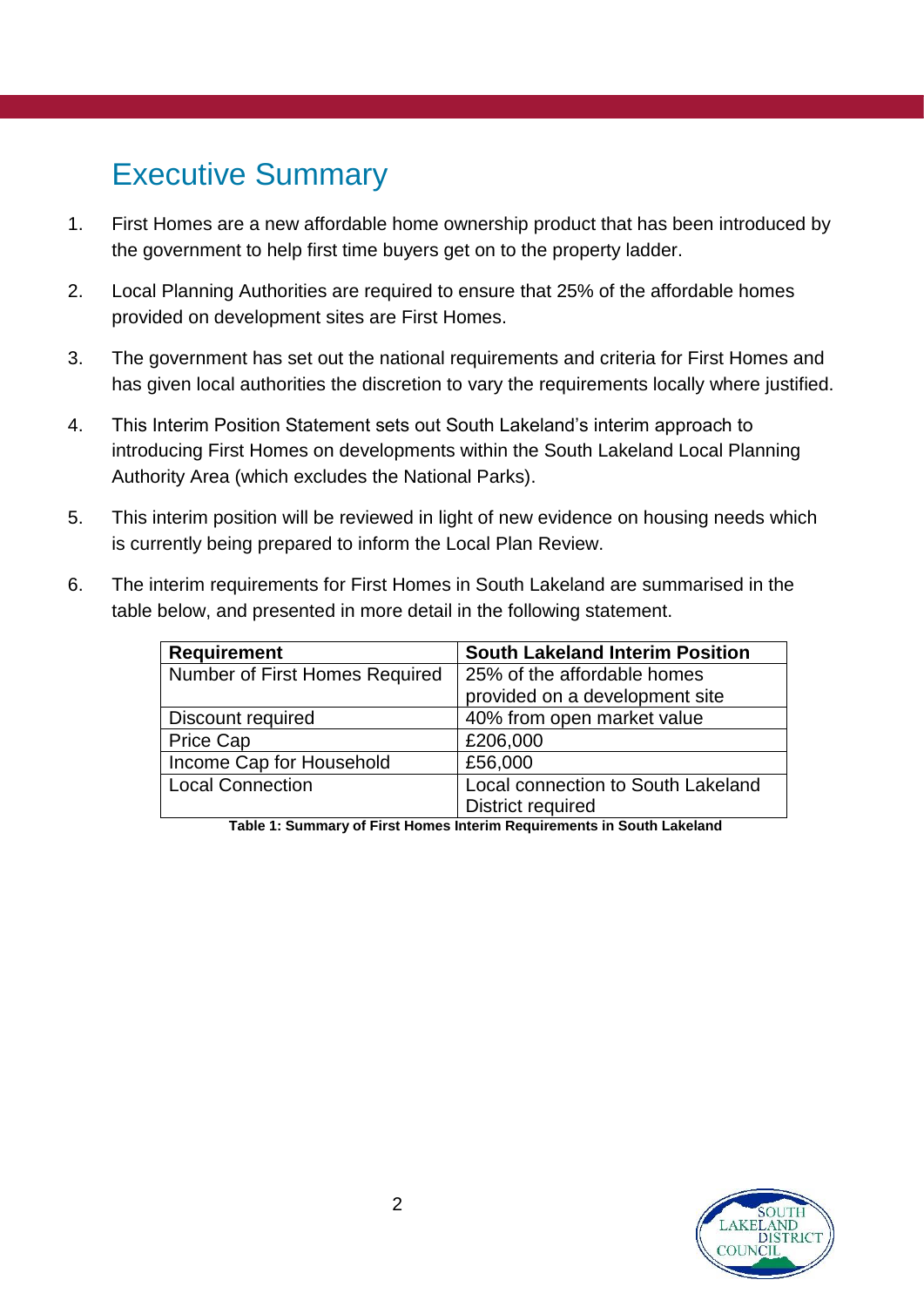# <span id="page-2-0"></span>**Introduction**

- 7. This statement sets out how South Lakeland District Council will apply the government's new 'First Homes' policy in planning decisions.
- 8. The position set out below is an interim position based on the best evidence we have at present. We have recently commissioned a Strategic Housing and Economic Needs Assessment (SHENA) to inform our Local Plan Review. The SHENA will provide an up to date assessment of housing needs locally and provide recommendations in relation to First Homes. This interim position statement may therefore be updated based on the study's findings.

# <span id="page-2-1"></span>What are First Homes?

- 9. First Homes are a new affordable home ownership product created by the government to help first time buyers on to the housing ladder.
- 10. First Homes are a type of discounted market sale housing which are considered to be affordable housing for planning purposes. First Homes:
	- a) Must be discounted by a minimum of 30% against the market value
	- b) Are sold to a person (or persons) meeting the First Homes eligibility criteria (they must be first time buyers, have a combined annual income not exceeding £80,000, and require a mortgage for at least 50% of the discounted price)
	- c) on their first sale, have a restriction registered on the title to ensure this discount (as a percentage of current market value) and certain other restrictions are passed on at each subsequent title transfer
	- d) after the discount has been applied, the first sale must be at a price no higher than £250,000
- 11. They were formally introduced through a Written Ministerial Statement and updates to the national Planning Practice Guidance on 24 May 2021. The changes came into effect from June 2021. A number of transitional arrangements were put in place to phase in First Homes. The requirement did not apply to sites with planning permission before 28 December 2021. It also does not apply to sites granted permission before 28 March 2022 where there has been significant pre-application engagement with the Council. The First Homes requirement will therefore fully **apply in all cases from 28 March 2022**.
- 12. Local Planning Authorities are required to make sure that at least 25% of all affordable homes delivered by developers through planning obligations are First Homes.

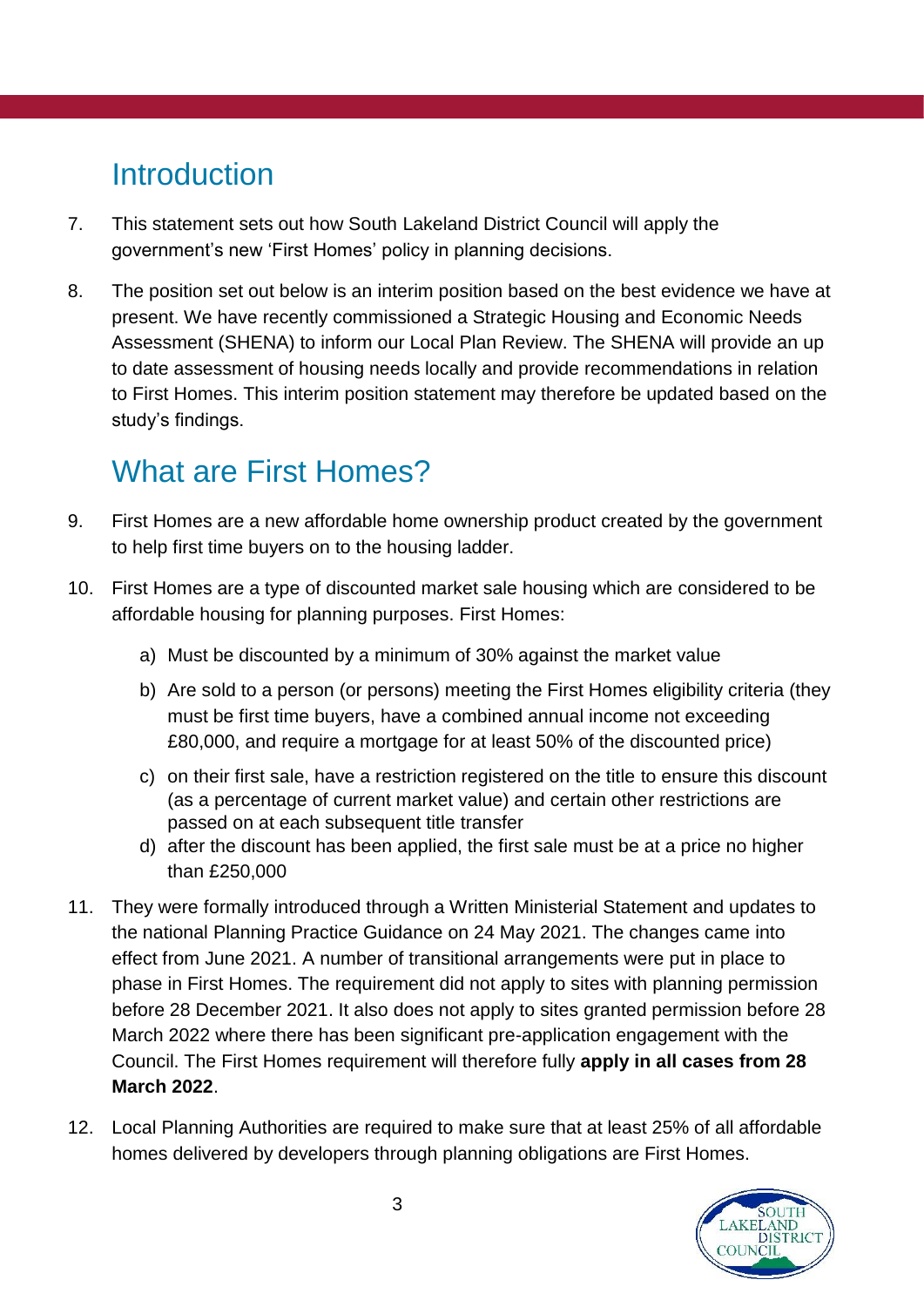# <span id="page-3-0"></span>Introducing First Homes in South Lakeland

- 13. The government's guidance sets out a number of national requirements, and also allows Local Planning Authorities to introduce additional local criteria to ensure that First Homes help meet housing needs locally.
- 14. Local planning authorities can:
	- Increase the level of discount from 30% to 40% or 50%.
	- Set a lower price cap
	- Set a lower income cap
	- Apply a local connection test
	- Apply criteria based on employment status (e.g. prioritise key workers)
- 15. South Lakeland has carefully considered the additional local criteria and this section sets out our local interim approach to introducing First Homes.
- 16. Any local criteria are only permitted by the government to be in place for 3 months from when a home is first marketed. If a suitable buyer has not reserved a home after 3 months, the eligibility criteria (including income caps) will revert to the national criteria set out above, to widen the consumer base. It is therefore important that any local criteria are realistic and will not make First Homes difficult to sell.
- 17. As stated above this interim position may need to be updated following the completion of our forthcoming Strategic Housing and Economic Needs Assessment. Our policies relating to affordable housing will also be reviewed through our Local Plan Review.

#### <span id="page-3-1"></span>Including First Homes alongside other Affordable Housing

- 18. The first key issue is to set out how First Homes should be integrated into our existing affordable housing policy and how they fit alongside the other types of affordable homes we require on development sites.
- 19. Our current affordable housing planning policies are set out in Policy CS6.3 of the [Core](https://www.southlakeland.gov.uk/media/3521/cs01-core-strategy-october-2010.pdf)  [Strategy](https://www.southlakeland.gov.uk/media/3521/cs01-core-strategy-october-2010.pdf) and Policy AS03 of the [Arnside and Silverdale AONB Local Plan.](https://www.southlakeland.gov.uk/media/6461/final-aonb-dpd-adoption-accessible.pdf#page=26)
- 20. These policies are supplemented by our SLDC Affordable Housing Guidance for [Developers](https://www.southlakeland.gov.uk/housing/affordable-housing/affordable-housing-building/) Webpage which is updated annually, and our [Affordable Housing Guidance](https://www.southlakeland.gov.uk/media/7170/affordable-housing-guidance-note-update-march2020.pdf)  [Note \(March 2020\)](https://www.southlakeland.gov.uk/media/7170/affordable-housing-guidance-note-update-march2020.pdf) which clarifies the sizes of development sites on which affordable housing is required following national policy changes.

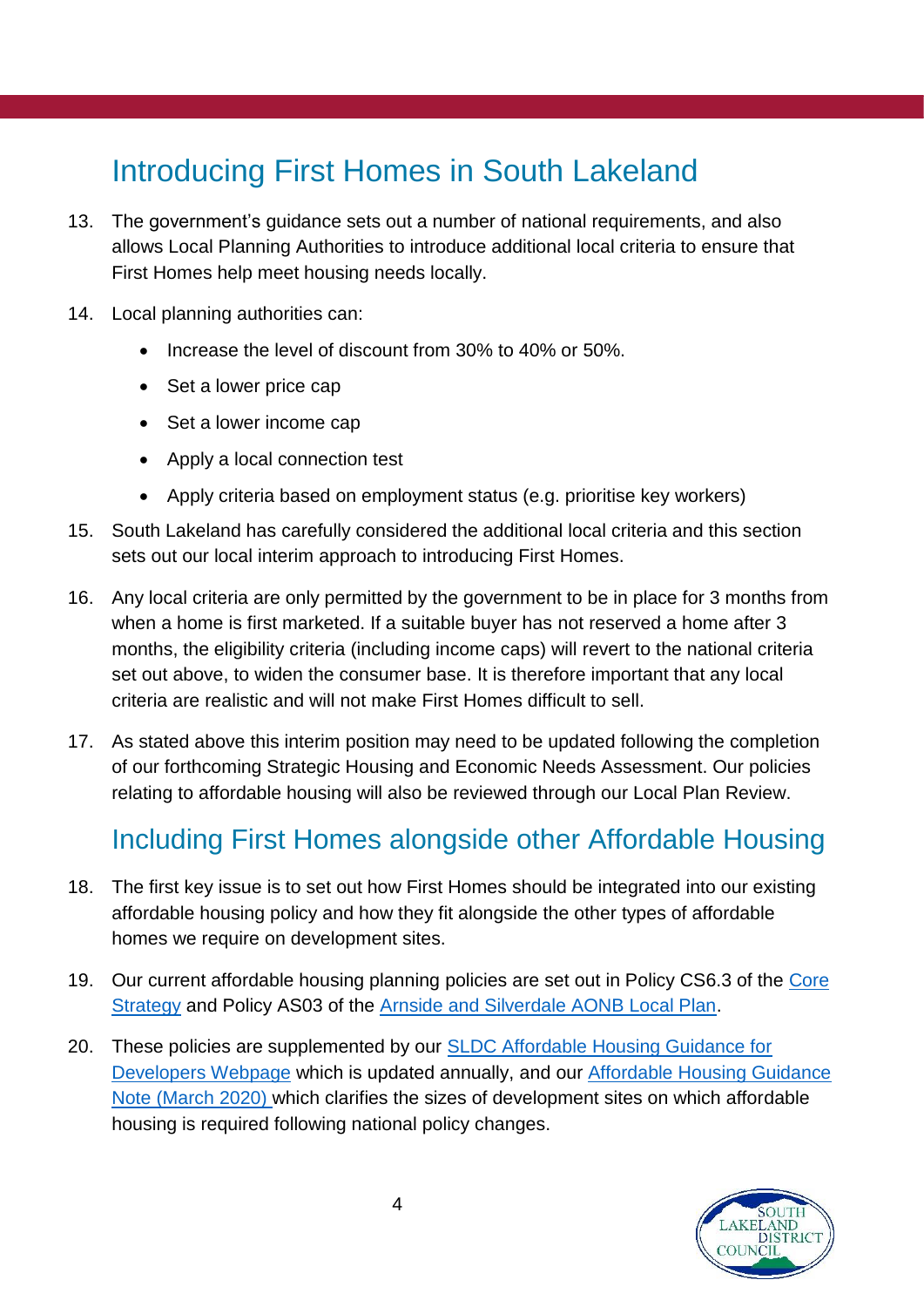- 21. In the part of South Lakeland's planning authority area outside the AONB we require 35% of homes on development sites to be affordable (site size thresholds are specified in the above guidance note), and within the AONB for 50% of homes on sites of two or more units to be affordable.
- 22. On development schemes we expect developers to provide a split of 50% low cost ownership ('intermediate') and 50% low cost rentals.
- 23. Low cost home ownership includes discounted sale properties, for which the Council sets initial fixed sale prices in relation to local incomes (updated annually in the [affordable guidance webpage\)](https://www.southlakeland.gov.uk/housing/affordable-housing/affordable-housing-building/), shared ownership and shared equity homes.
- 24. Where 10 or more affordable homes are required, of the 50% low cost home ownership obligation, at least half of these (a quarter of the overall affordable homes) must currently be offered as discounted sale. Where the affordable requirement is less than four homes, the tenure is expected to be the same for all the affordable homes (either sale or rent).
- 25. Local Planning Authorities are now required to make sure that at least 25% of all affordable homes delivered by developers through planning obligations are First Homes.
- 26. The national planning policy guidance states that once a minimum of 25% of First Homes has been accounted for, social rent should be delivered in the same percentage as set out in the Council's Local Plan. The remainder of the affordable housing tenures should be delivered in line with the proportions set out in the local plan policy.
- 27. Our current policy requirements do not specify social rent proportions but instead require that 50% of the homes provided should be either affordable or social rent.
- 28. Social/affordable rental properties are the most affordable tenure, requiring the lowest income to access them, and are a key priority for the Council. Therefore we consider it to be appropriate to maintain our 50% rental requirement and not to reduce this in accommodating First Homes in the mix.
- 29. Within the affordable housing provision on development sites we will therefore continue to require 50% affordable/social rental homes, then 25% First Homes, with the remainder to comprise of SLDC discounted sale or shared ownership homes.

| <b>Tenure</b>          | <b>Current affordable</b><br>requirements | Affordable requirements<br><b>including First Homes</b> |
|------------------------|-------------------------------------------|---------------------------------------------------------|
| Affordable/Social Rent | 50%                                       | 50%                                                     |
| <b>First Homes</b>     | n/a                                       | 25%                                                     |

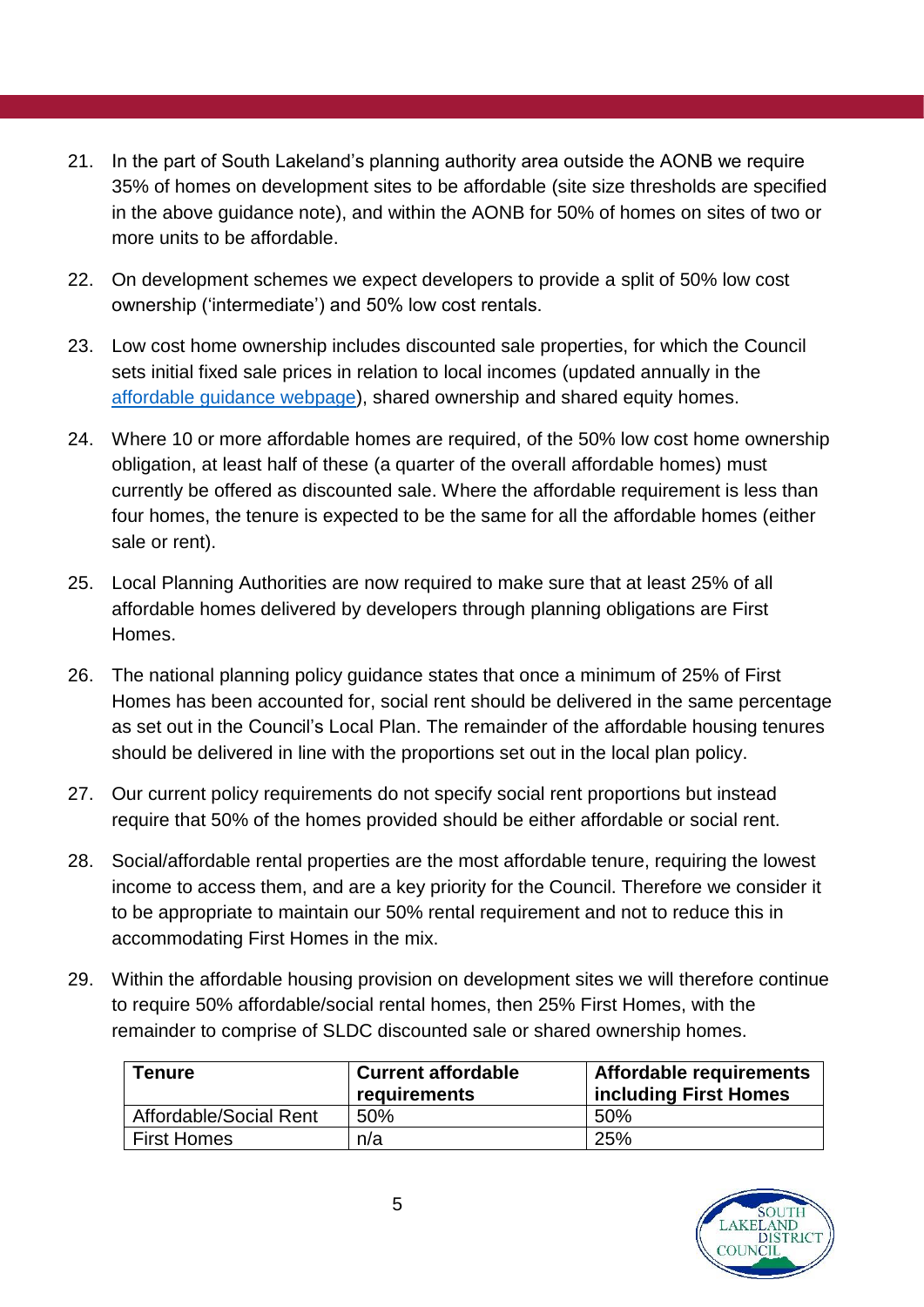| <b>Tenure</b>                                   | <b>Current affordable</b><br>requirements | Affordable requirements<br>including First Homes |
|-------------------------------------------------|-------------------------------------------|--------------------------------------------------|
| <b>SLDC Discounted</b><br>Sale/Shared Ownership | $50\%$ <sup>1</sup>                       | 25%                                              |

**Table 2: First Homes requirements in South Lakeland**

- 30. Developers of sites that will be required to provide affordable housing in line with our Local Plan policies are strongly encouraged to engage in pre-application discussions with the Council's Development Management team. This will enable discussions on the appropriate housing mix to take place, and for advice to be provided by the Council's Housing Strategy team.
- 31. Introducing First Homes will inevitably displace some of the current home ownership affordable housing products delivered on sites in South Lakeland. First Homes are similar to SLDC's existing discounted sale product and are likely to replace these to a significant degree.
- 32. However an important distinction is that First Homes are restricted to first time buyers whereas the SLDC discounted sale homes are available to anyone meeting the local connection and housing need criteria regardless of whether they have owned a home previously.
- 33. We would not therefore wish to see SLDC discounted sale homes completely replaced by First Homes. In the remaining 25% of affordable homes on a site (after the 50% rental and 25% First Homes have been accommodated) we will expect some SLDC discounted sale homes to still be provided. We will not permit the remaining 25% to all be shared ownership homes.
- 34. The example below shows how First Homes may be incorporated into a 100 house scheme.

| <b>Tenure</b>                 | No. of<br>affordable<br>homes | $%$ of<br>affordable |
|-------------------------------|-------------------------------|----------------------|
| Affordable/Social Rent        | 18                            | 51.4%                |
| (50% of 35 units)             |                               |                      |
| First Homes (25% of 35 units) | 9                             | 25.7%                |
| <b>SLDC Discounted Sale</b>   | 4                             | 11.4%                |
| <b>Shared Ownership</b>       | 4                             | 11.4%                |
| <b>Total Affordable</b>       | 35                            | 100%                 |

**Table 3: First Homes requirement on a 100 home development site**

<sup>1</sup> Including the requirement that where 10 or more affordable homes are required at least 25% of them should be for discounted sale



1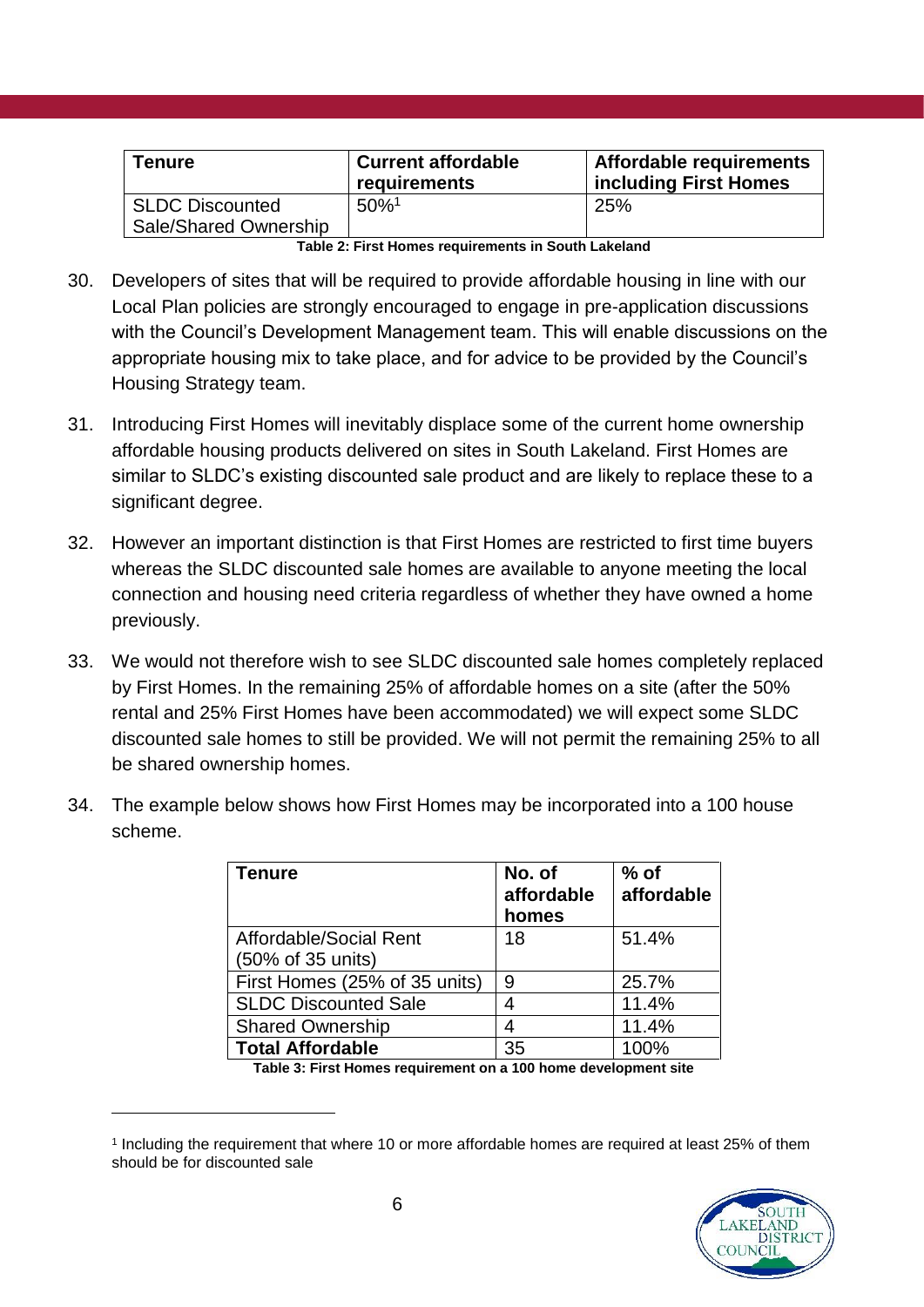<span id="page-6-0"></span>35. We will only expect First Homes to be provided on sites where the 25% First Homes requirement would result in the need for at least 1 First Home. Therefore in areas outside the Arnside and Silverdale AONB the site size threshold for requiring First Homes would be 11 (as this generates a requirement for 4 affordable homes) and in the AONB it would be 8 dwellings (as this generates a requirement for 4 affordable homes).

#### **Discount**

- 36. The government requires First Homes to be discounted by a minimum of 30% from their market value. Local Planning Authorities have the discretion to require a higher minimum discount of either 40% or 50% (no other percentage allowed) if they can demonstrate a need for this.
- 37. South Lakeland's Strategic Housing Market Assessment (SHMA, 2017) recommended that at least a 41% discount would generally be required on open market housing to make it affordable locally given average house prices and income levels locally.
- 38. A 30% discount would not therefore make First Homes affordable in the South Lakeland context taking into account local house prices and incomes.
- 39. South Lakeland already has a discounted sale affordable housing product that has been successfully in place for many years, and these are generally discounted by 40- 50% depending on their size in order to be affordable for people on local incomes.
- 40. We consider it is important that First Homes are genuinely affordable for people who are finding it difficult to meet their needs on the open market. We therefore consider it is important that the level of discount on First Homes is comparable with the level of discount generally achieved on SLDC discounted sale homes.
- 41. In terms of discounted sale properties on recent schemes, the discounts secured through Section 106 agreements have on average been around 44% for 2 bedroom flats, 47% for 2 bedroom houses and 45% for 3 bedroom houses.
- 42. We are therefore setting a **discount of 40% from open market value on First Homes in South Lakeland**.
- 43. This is on average a slightly smaller discount than is generally achieved on SLDC discounted sale properties, meaning they will be slightly less affordable. Applying a discount of 50% would make First Homes more affordable but would exceed the current discounts generally applied to discounted sale properties. This would have negative impacts on viability, potentially meaning less affordable home could be provided on sites.

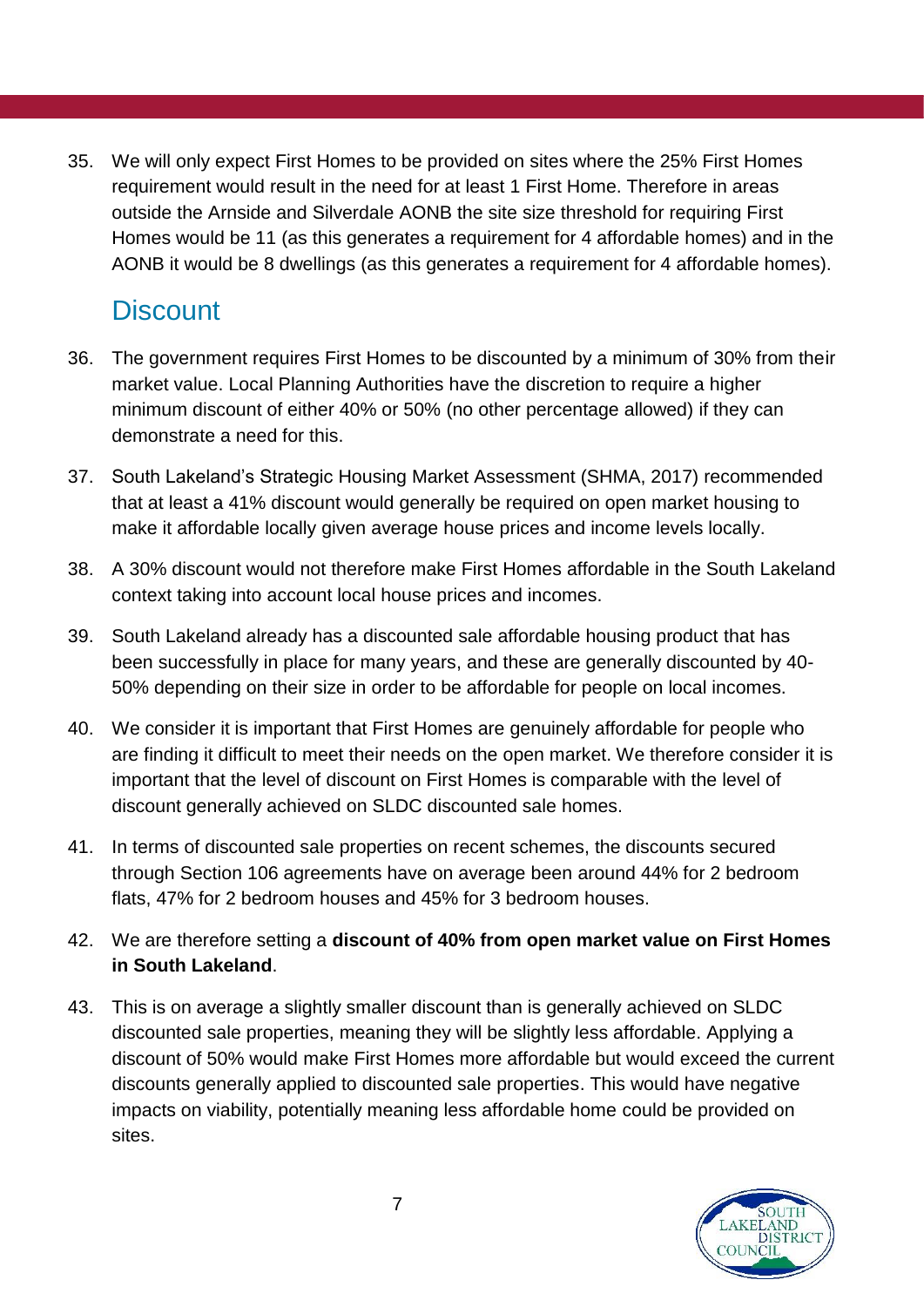- 44. At this point in time based on the evidence available, 40% is considered to strike an appropriate balance based on affordability and viability. This will be reviewed following the completion of the forthcoming SHENA study.
- 45. In order to apply the 40% discount, developers or subsequent owners selling First Homes will be required to obtain a RICS (Royal Institute of Chartered Surveyors) chartered surveyor to provide an independent open market valuation for the property. This valuation will be verified by the Council.

### <span id="page-7-0"></span>Price Cap

- 46. The government has set a price cap for First Homes of £250,000 for the first sale. Local authorities have the discretion to set lower price caps if they can demonstrate a need for this.
- 47. Assuming a 95% mortgage and a lending ratio of 3.5x income, a discounted price of £250,000 would require a household income of £67,857. This is far in excess of average incomes in South Lakeland. This suggests that the price cap of £250,000 is too high in the South Lakeland context.
- 48. Each year the Council publishes initial fixed sale prices for its discounted sale properties. These prices are set at a level which makes the properties accessible to people on average local incomes, and they are reviewed (and usually increased) annually.

| Property type(minimum sizes in<br>brackets) | <b>Affordable housing prices</b><br>(AHP)(initial fixed sale prices) |
|---------------------------------------------|----------------------------------------------------------------------|
| 1 bed flats $(50 sq. m)$                    | £80,827                                                              |
| 2 bed flats $(61 sq. m)$                    | £92,374                                                              |
| 1 bed houses/bungalows (58 sq. m)           | £98,147                                                              |
| 2 bed houses/bungalows (70 sq. m)           | £109,695                                                             |
| 3 bed houses (84 sq. m)                     | £127,015                                                             |
| 4 bed houses (97 sq. m)                     | £144,334                                                             |

**Table 4: SLDC Discounted Sale Homes - Initial Fixed Sale Prices 2021**

- 49. SLDC's discounted sale initial fixed prices are substantially lower than the government's nationally set price cap of £250,000. But it should be noted that these properties generally have a greater level of discount than the 40% discount we are applying to First Homes. So it is logical that in South Lakeland that a price cap for First Homes should be set somewhere between our discounted sale initial fixed prices and the government's £250,000 price cap.
- 50. In setting a price cap for First Homes it is considered appropriate to consider the price of entry level housing locally, and assume that First Homes should be priced at a level

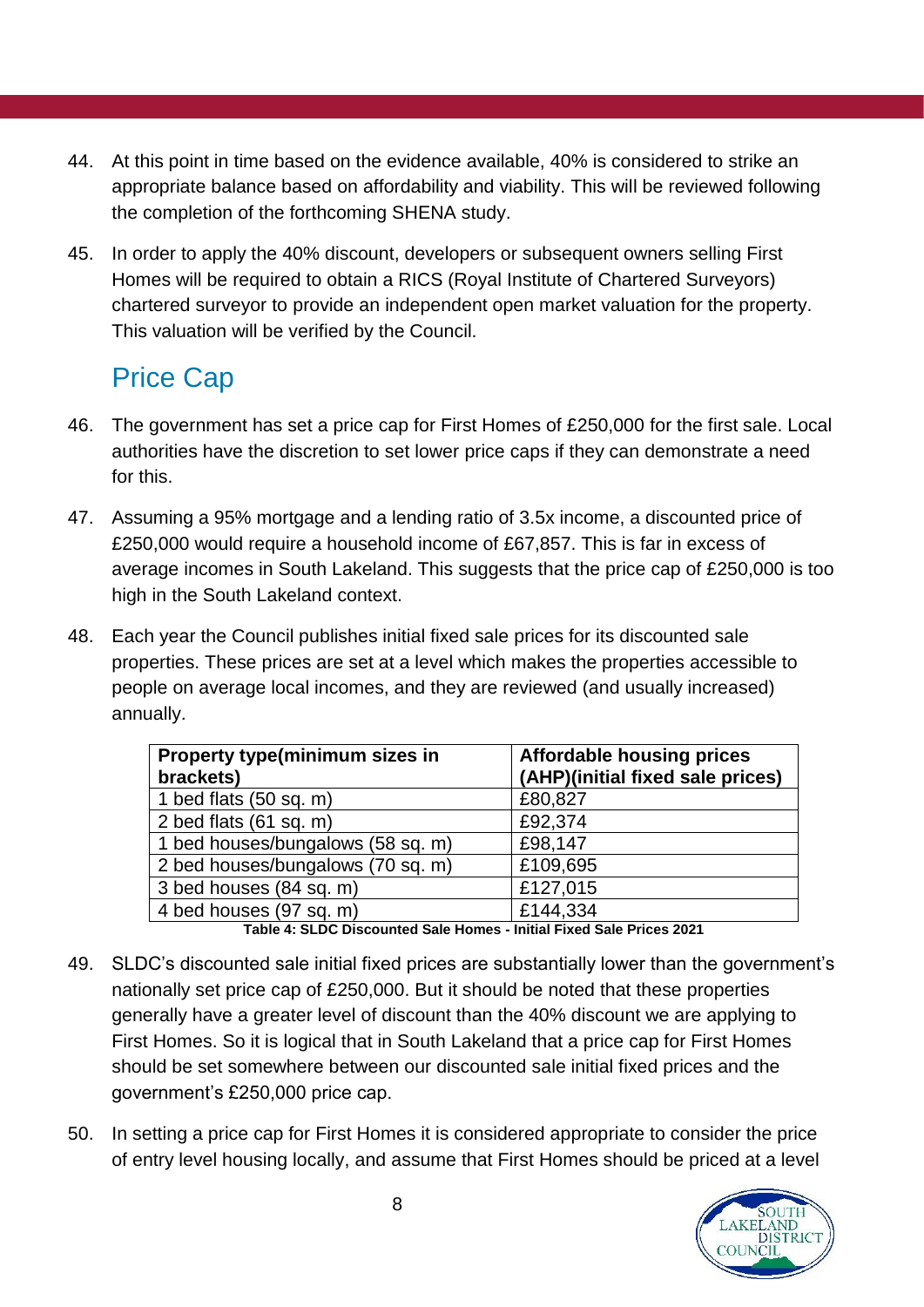that is more affordable than homes already available on the open market. This will help ensure that First Homes are helping people whose needs aren't being met on the open market.

- 51. The government's PPG describes lower quartile market housing as 'entry level' housing, therefore it is considered appropriate to consider that First Homes in South Lakeland should not be priced in excess of lower quartile market housing.
- 52. There are two measures of lower quartile house prices available. The first is data from the Office for National Statistics which is based on Land Registry sales data. The second is from CACI which uses information drawn from mortgage lenders to model house prices.
- 53. The most recently published lower quartile prices for South Lakeland are £205,970 (CACI) and £172,000 (ONS).
- 54. We therefore propose that the upper price cap for First Homes after the application of the discount should be £205,970, rounded to £206,000, the higher of the above two figures. With a 40% discount this would be an open market value of £343,283. This should ensure that 3 bedroom properties would be available as First Homes locally.
- 55. **The price cap for First Homes in South Lakeland will be £206,000** and will be updated annually with reference to lower quartile house prices provided by CACI.

#### <span id="page-8-0"></span>Income Cap

- 56. The planning practice guidance states that purchasers of First Homes, whether individuals, couples or group purchasers, should have a combined household income not exceeding £80,000 in the tax year immediately preceding the year of purchase.
- 57. Local authorities are able to set a lower income cap if it can be justified with reference to local average first-time buyer incomes.
- 58. Assuming a 95% mortgage and 3.5x income loan ratio, a household with an income of £80,000 could afford a home priced up to £294,737. Households with this level of income could therefore meet their needs on the open market. The most recently published median house prices in South Lakeland (£277,227 (CACI), £245,000 (ONS)) are well within the reach of households with an income near £80,000.
- 59. We want to ensure that First Homes are prioritized for households that are struggling to purchase a home in the open market and therefore consider that a lower household income cap should be introduced in South Lakeland.

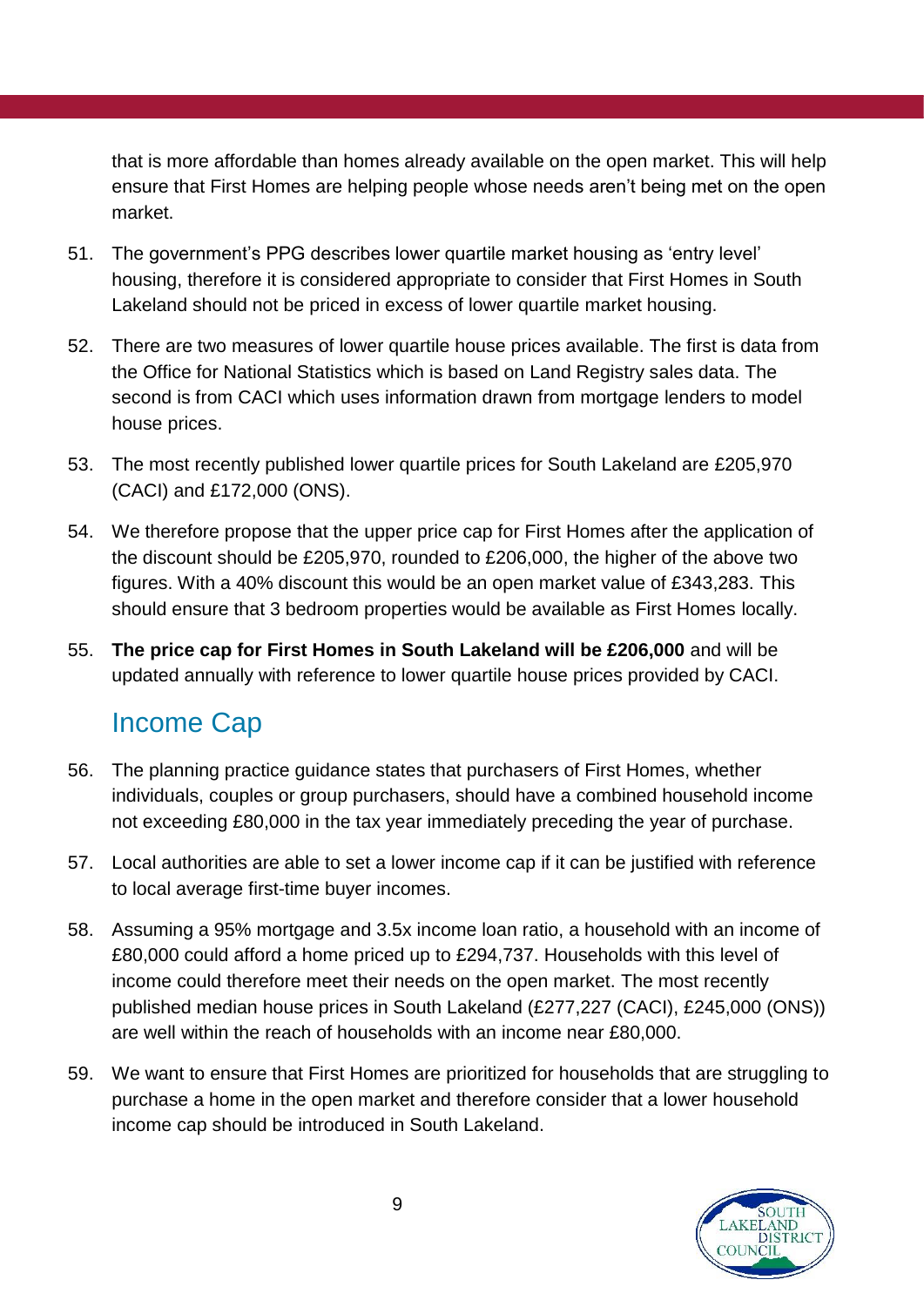- 60. The PPG states that any locally set income caps should be considered with reference to mortgage requirements and loan-to-income ratios for appropriate homes for the area's identified target market for First Homes. Income caps should not be set at a level which would prevent a borrower from obtaining a 95% loan-to-value mortgage for the discounted price of suitable properties.
- 61. In setting an appropriate income cap we consider it is appropriate to consider the income that may be required to access lower quartile house prices based on a 95% income and 3.5x income lending ratio. Using the lower quartile house prices from CACI and ONS the following incomes would be required.

|                                                 | <b>CACI</b> Ltd data | ONS data |
|-------------------------------------------------|----------------------|----------|
| <b>Lower Quartile House</b>                     | £205,970             | £172,000 |
| Price                                           |                      |          |
| 95% mortgage amount                             | £195,672             | £163,400 |
| Income required at 3.5x<br>income lending ratio | £55,906              | £46,686  |

**Table 5: Lower Quartile House Prices and Income Required to Purchase**

- 62. The above data suggests that households with income of £56,000 should be able to access lower quartile entry level housing on the open market and are not in need of affordable housing.
- 63. We are therefore setting a **household income limit of £56,000 for First Homes**.

#### <span id="page-9-0"></span>Local Connection

- 64. South Lakeland's existing Local Plan policy and affordable housing guidance require affordable housing to be allocated to eligible households who are in need and who have a local connection to the area.
- 65. The national planning guidance does not require First Homes to be allocated to households with a local connection but allows Councils to apply local connection criteria.
- 66. In order to align with our existing approach to affordable housing, we will therefore require purchasers (at least one person within the household) of First Homes to have a local connection in line with the following criteria:
	- The intended household has, immediately prior to such approval, been continuously resident in South Lakeland District for three years; or
	- The intended household has, immediately prior to such approval, been permanently employed for a minimum of 16 hours per week, or has a firm permanent

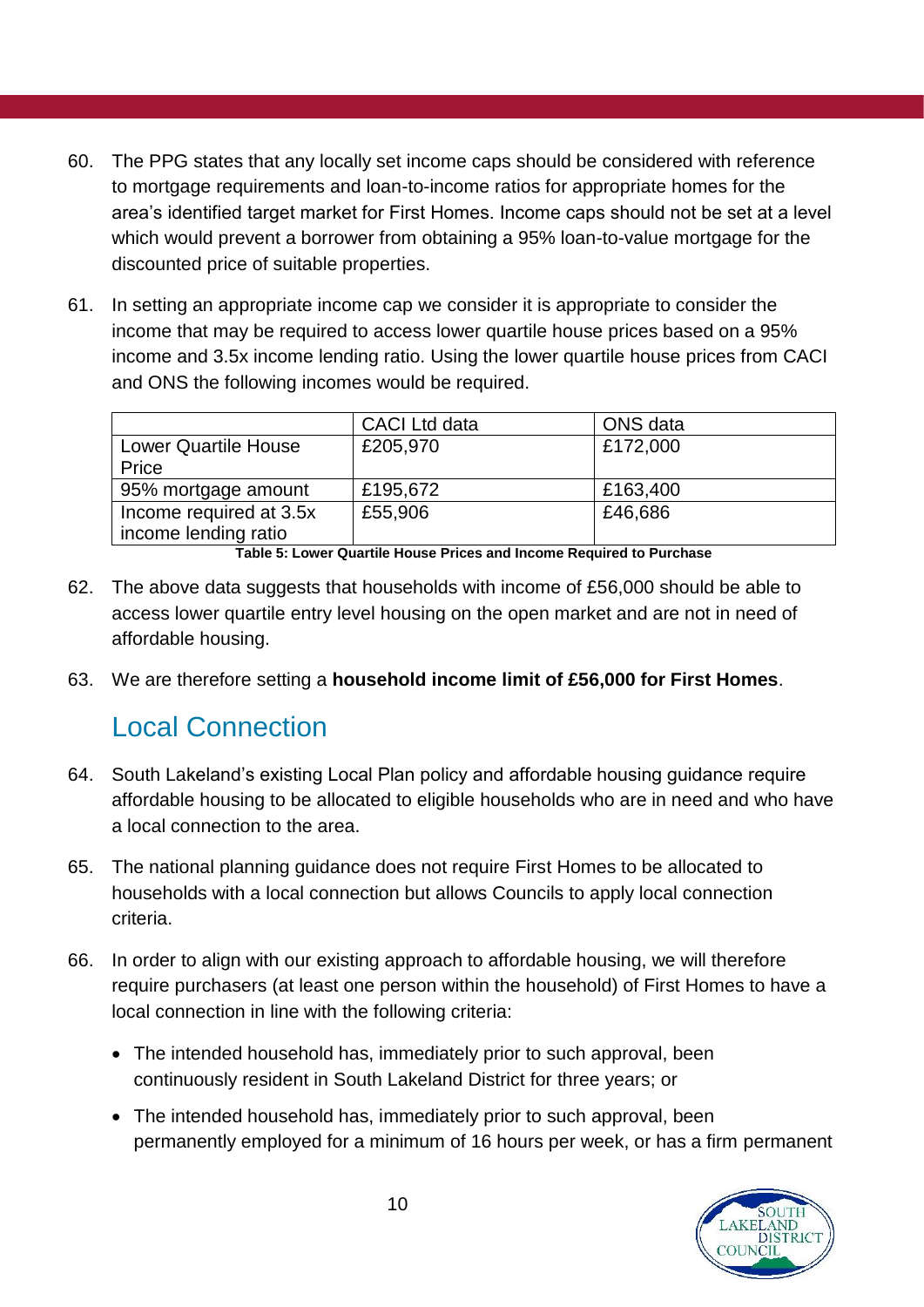job offer in South Lakeland District for a minimum of 16 hours per week. Permanent employment will be taken to include contracts for a minimum of one year's continuous employment, and the self-employed, on provision of evidence of a viable business; or

- They are currently in prison, in hospital or similar accommodation whose location is beyond their control and immediately before moving to this type of accommodation they lived in South Lakeland District for at least three years; or
- Former residents (who previously lived in South Lakeland District for a period of at least three years) who wish to return to the locality having completed a postsecondary (tertiary) education course within the past three years; or
- They need to live in South Lakeland District either because they are ill and/or need support from a relative who lives in South Lakeland District, or because they need to give support to a relative who is ill and/or needs support who lives in the locality. Proof of illness and/or need of support will be required from a medical doctor or relevant statutory support agency; or
- They previously lived in South Lakeland District for most of their lives and left less than ten years ago ("Most of the applicant's life" will be interpreted as over half of the applicant's life up to the point that they left the district, or a continuous period of twenty years up to the point they left the district); or
- They lived continuously in South Lakeland District for two years or more prior to being accepted as homeless under the Homelessness Act 2003 and placed in any form of temporary accommodation outside of the locality for up to a maximum of two years
- They spent at least ten years of their school education in the district
- 67. In line with the PPG, in recognition of the unique circumstances of the Armed Forces, the local connection criteria will not apply for all active members of the Armed Forces, divorced/separated spouses or civil partners of current members of the Armed Forces, spouses or civil partners of a deceased member of the armed forces (if their death was wholly or partly caused by their service) and veterans within 5 years of leaving the armed forces.
- 68. Our current local connection policy for other types of affordable housing currently requires connections to 'locality' areas which are more localised areas based on groups of parishes, and properties need to be marketed to households within the locality for 12 weeks, before being widened out to the district if no buyer has been found.

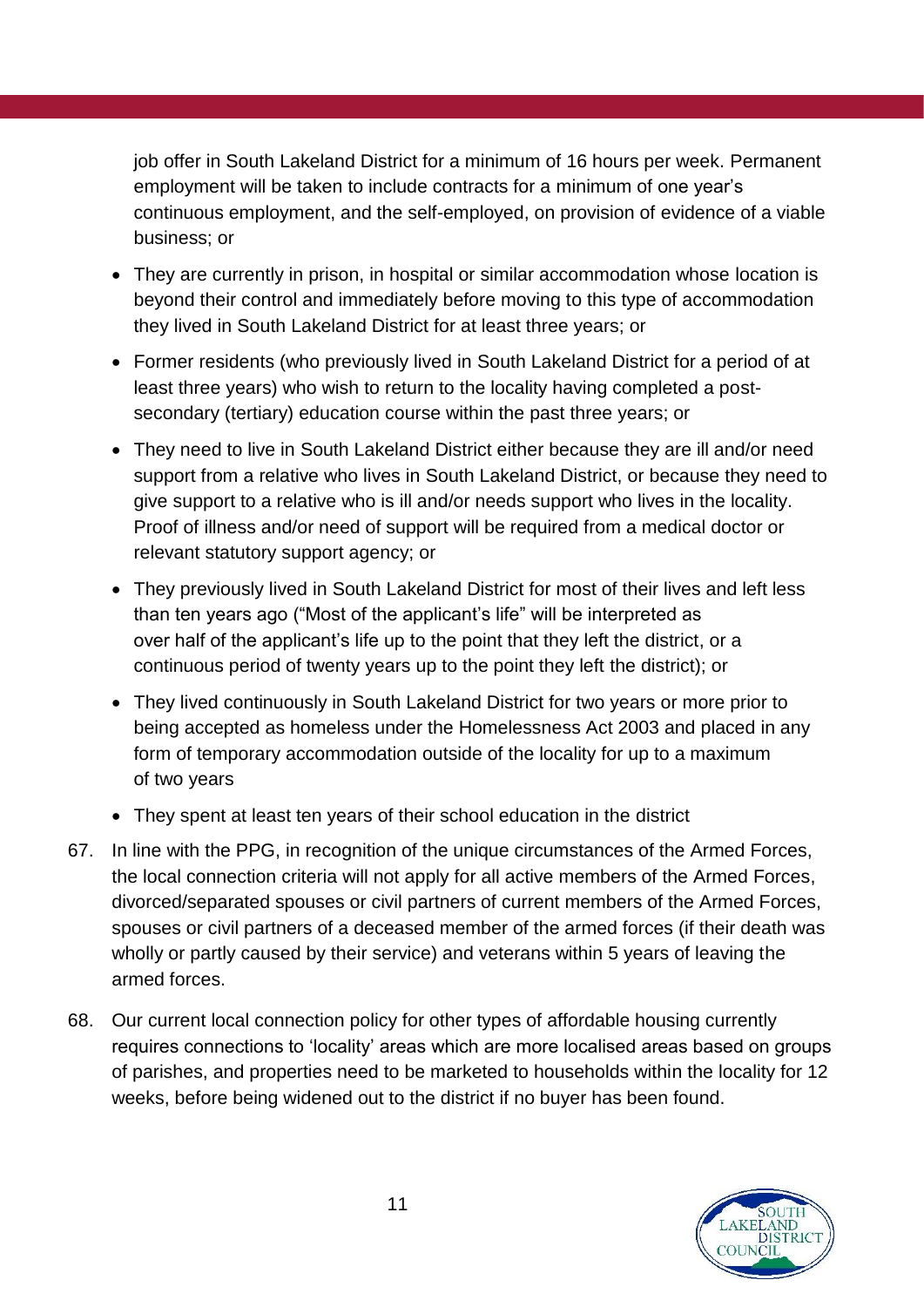- 69. Given the national requirement that local criteria can only apply for a maximum of 3 months we therefore consider it appropriate to allow First Homes to be accessible to anyone with a connection to the wider district rather than the locality in the first instance.
- <span id="page-11-0"></span>70. From 1st April 2023, when the district of South Lakeland is abolished, the local connection will apply to the Westmorland and Furness unitary authority boundary (which will comprise of the current districts of Barrow-in-Furness, South Lakeland and Eden).

#### Employment Status

- 71. The PPG allows local authorities to set additional local criteria relating to employment status, for example to priorities workers in key sectors to the local economy.
- 72. We are not setting any local criteria in relation to employment status.

# <span id="page-11-1"></span>First Home Exception Sites

- 73. The National Planning Policy Framework requires local planning authorities to support the development of 'entry level exception sites' suitable for first time buyers on land that is not already allocated for housing. These entry level exception sites should be adjacent to existing settlements and be proportionate in size to them.
- 74. The PPG advises that First Homes exception sites can come forward on unallocated land outside of a development plan but cannot come forward in designated rural areas.
- 75. In South Lakeland First Homes exception sites will only therefore be able come forward in the parishes of Kendal, Ulverston and Grange-over-Sands, as the remainder of the planning area is a designated rural area.

## <span id="page-11-2"></span>Legal Matters

- 76. In order to secure the delivery of First Homes, Section 106 agreements will be used to secure the necessary restrictions on the use and sale of the property. A legal restriction will be registered onto a First Home's title on its first sale.
- 77. This restriction will ensure that the title cannot be transferred to another owner unless the local authority certifies to the Land Registry that the First Homes criteria and eligibility criteria have been met.

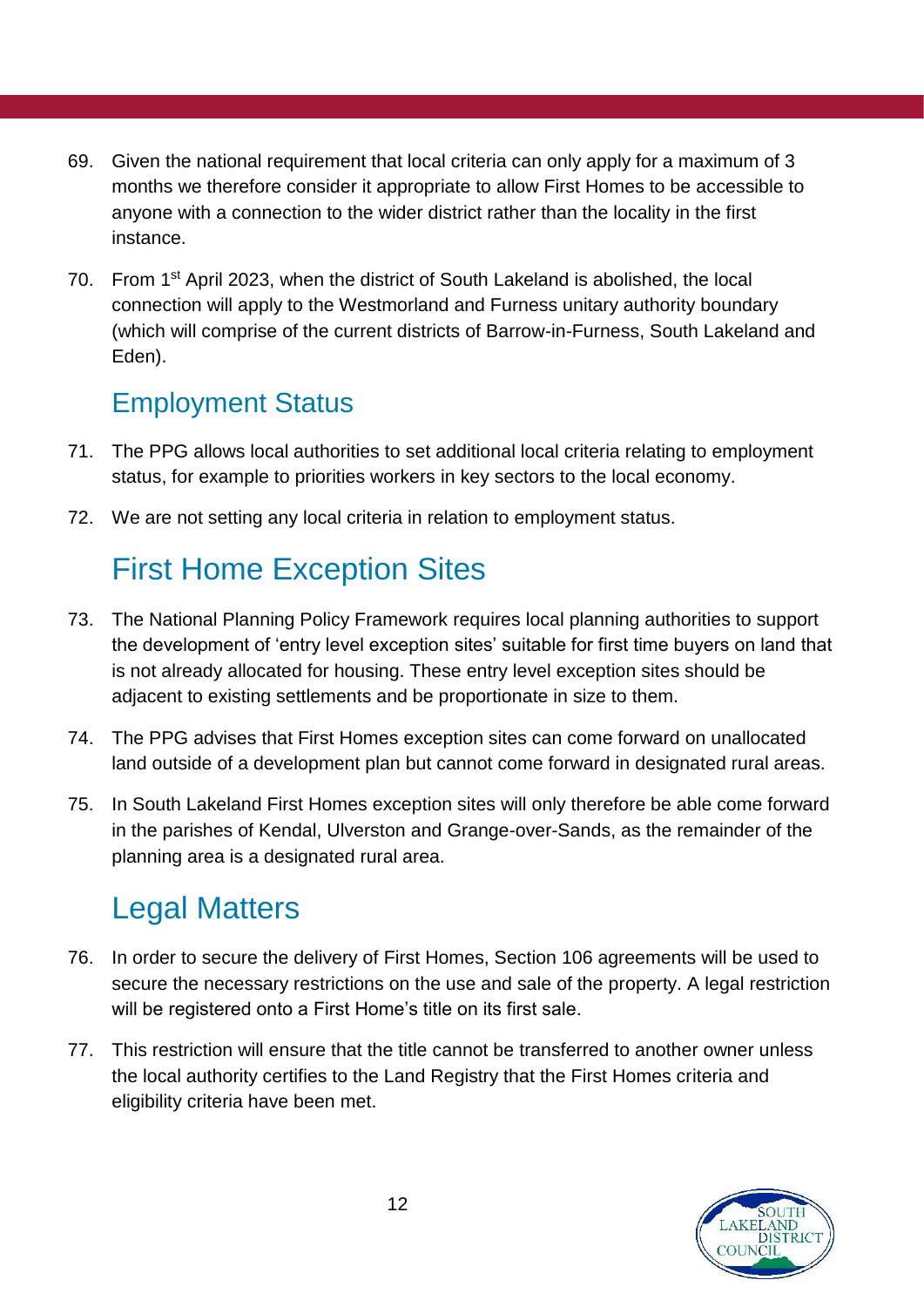- 78. This restriction will therefore ensure that in future sales First Homes are discounted by 40% from open market value, and will ensure only households that are eligible will be able to purchase the First Home.
- 79. The government has published a [template for Section 106 agreements](https://www.gov.uk/government/publications/first-homes-model-section-106-agreement-for-developer-contributions) in relation to First Homes and the Council will reflect this template in local S106 agreements, including the recommended mortgagee exclusion clause. This clause allows mortgagees to sell the First Home without restrictions in the case of repossession, and to provide remaining proceeds from the sale to reimburse the local authority for the loss of the First Home.

## Transitional Arrangements

- 80. The government's transitional arrangements for introducing First Homes through decision making on planning applications<sup>2</sup> concluded on 28 March 2022, and from that date it is expected that decisions will apply the national First Homes policy requirement.
- 81. In South Lakeland there are a number of well advanced development schemes that may not have be determined before the 28 March 2022 deadline, and the Council will take a pragmatic approach to applying the First Homes requirement in these cases.
- 82. Applicants may choose for applications to be determined with the previously agreed existing affordable housing offer where:
	- 1) an application for housing development delivering affordable housing through a Section 106 agreement has been considered by planning committee, and:
	- 2) 25% or more of the proposed affordable dwellings are in the form of discounted sales, and
	- 3) those properties are equivalent of more affordable than the First Homes product in terms of discount, price and eligibility for people with a local connection in housing need.

# <span id="page-12-0"></span>Further Information

1

[National Planning Practice Guidance -](https://www.gov.uk/guidance/first-homes) First Homes [SLDC Affordable Housing Guidance for Developers](https://www.southlakeland.gov.uk/housing/affordable-housing/affordable-housing-building/) Webpage

<sup>2</sup> Planning Practice Guidance Paragraph: 020 Reference ID: 70-020-20210524